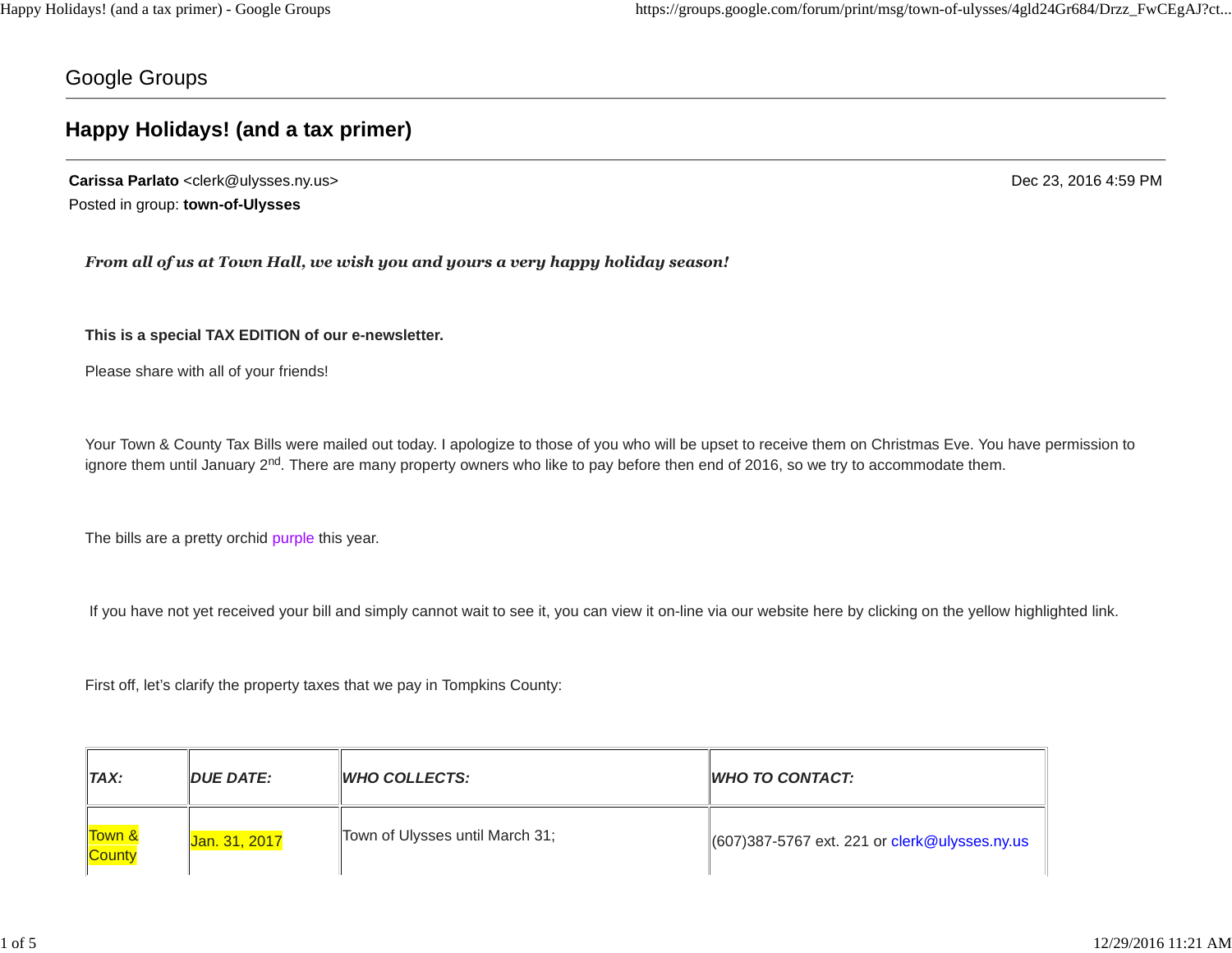|         |                                      | Tompkins Finance Dept. after March 31                                     |                                                                    |
|---------|--------------------------------------|---------------------------------------------------------------------------|--------------------------------------------------------------------|
| Village |                                      | June 30 of each year Village of Trumansburg                               | 607)387-6501 or clerk@trumansburg-ny.gov                           |
| School  | Sept. 30 of each year 555 Warren Rd. | Tompkins Trust Company, or<br><b>TST BOCES CBO-TAX</b><br>Ithaca NY 14850 | Julie Kephart<br>(607) 257-1551 ext. 1042<br>tburgtax@tstboces.org |

## **PAYING YOUR BILL:**

--The clerk's office will begin accepting tax payments on Tuesday, Dec. 27.

--Please note that as per state law, you are responsible for paying your bill even if you don't receive it.

## DEADLINE:

Pay your bill without a late penalty by January 31, 2017. Envelope postmarks with January 31 are accepted.

\*\*Beware: checks automated by your bank's bill payment program do not have postmarks on their envelopes. We must go by the date we receive the check in those cases.

Don't wait until the last minute. Bad weather will not change a tax deadlines unless the town or county has officially declared a state of emergency.

#### INSTALLMENTS:

You can pay your bill in two installments, for a fee, as shown on your tax bill. You MUST pay the first installment by January 31 to be eligible for the installment option. Partial payments of other amounts **cannot** be accepted.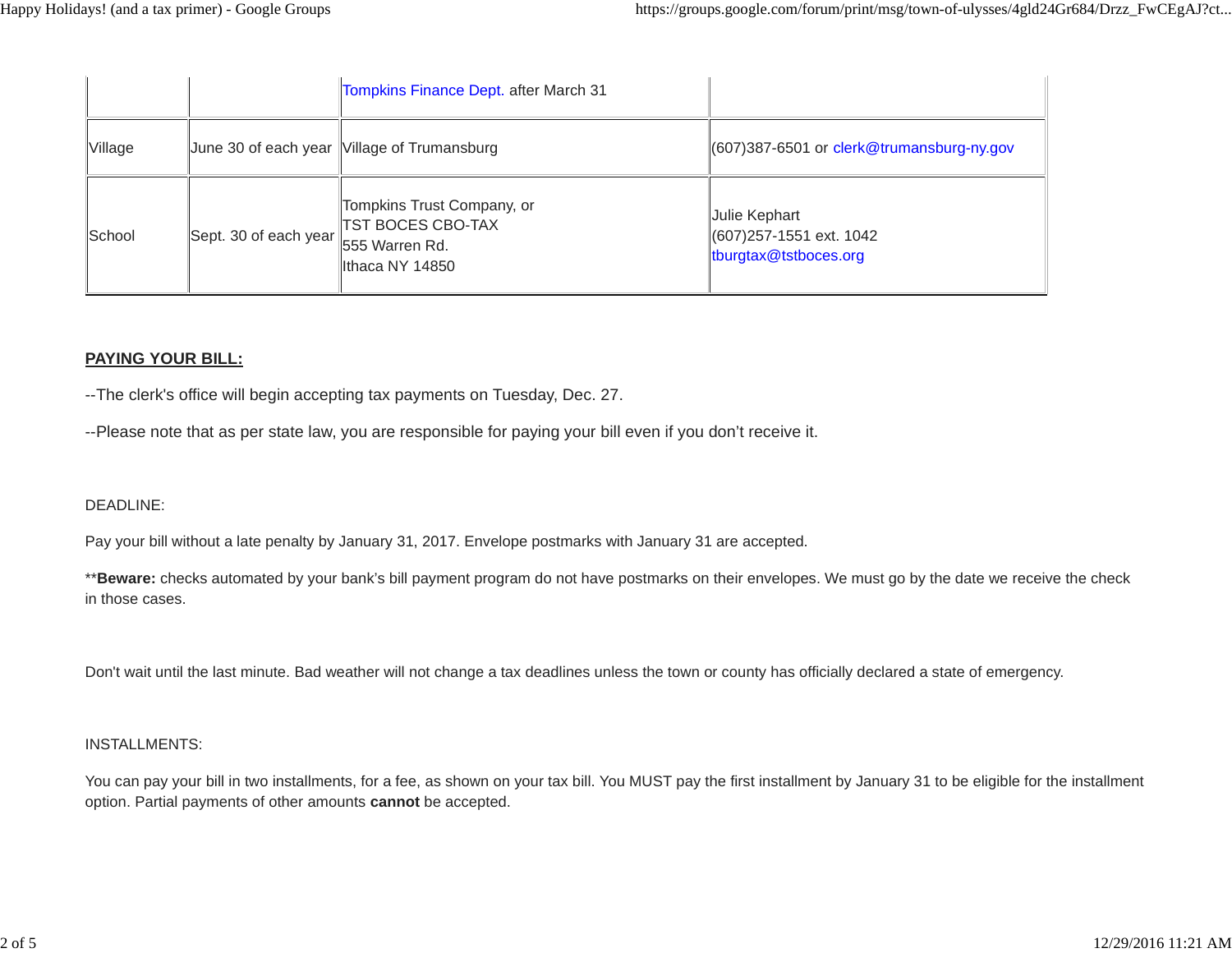#### ON-LINE PAYMENTS/FEES:

You can pay your bill online conveniently with a credit card or e-check for a fee.

Fees for credit card use:

If your tax bill is less than \$64, the service fee is \$1.75

If your tax bill is greater than \$64, the service fee is 2.75%

Fees for e-check payments:

| <b>Tax Bill Amount</b> | Service Fee                      |  |
|------------------------|----------------------------------|--|
| \$0.01-\$1,999.99      | \$2.50                           |  |
| \$2,000-\$3,999.99     | \$5.00                           |  |
| \$4,000-\$5,999.99     | \$7.50                           |  |
| \$6,000-\$7,999.99     | \$10.00                          |  |
| \$8,000-\$9,999.99     | \$12.50                          |  |
| Over \$10,000          | Increments of \$2.50 per \$2,000 |  |

## **HELPFUL TIPS FOR ON TIME PAYMENTS:**

Please include a phone number e-mail with your payment. If there are any errors with your payment, we want to notify you as soon as possible to help you avoid late fees/penalties.

Be sure that your check is made out correctly, i.e. make sure that the numeric and written total match. The bank will return checks whose lines do not match.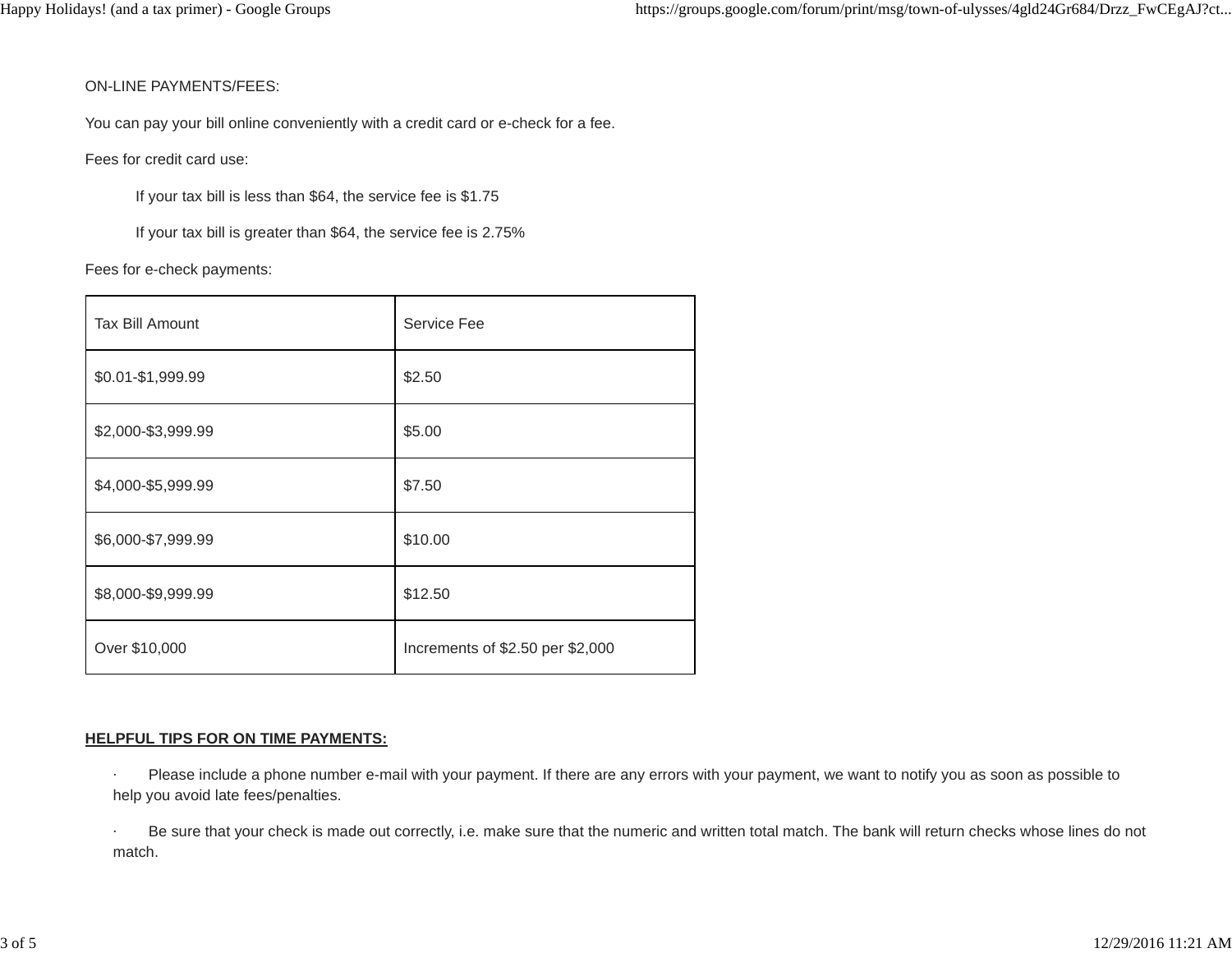#### **FREQUENTLY-ASKED QUESTIONS (FAQ):**

#### **Q: I have an escrow account for taxes. Will my tax bill be automatically paid by my bank?**

**A:** No, you may need to send your tax bill to your bank so that they can pay from your escrow account. Some banks ask for tax bills directly from the Town and some don't; please contact your bank directly to confirm their policy.

#### **Q. Why is my bill so high?**

**A.** Generally this is due to a previously unpaid School or Village tax bill, or water bill. It will show up on your bill as "Delinquent water" or whatever.

#### **Q: Why is my assessment so high? Can I appeal?**

**A:** If you feel that your assessment is not reflective of fair market value, you have the right to ask for an informal review or to file a complaint with the County Board of Assessment Review. Find out more HERE.

## **Q: Are there any tax exemptions for seniors or veterans?**

**A**: Yes, seniors and veterans are eligible for certain exemptions, such as the STAR (School Tax Relief). Exemptions must be filed with the State of NY by March 1<sup>st</sup> to take effect the following year (the deadline for filing exemptions on 2016 taxes was March 1<sup>st</sup>, 2015). Please contact Tompkins County Assessment Office for more details.

#### **Q: What is the "solid waste fee" on my tax bill?**

**A:** Tompkins County collects funds from residents to help cover the cost of its Recycling program, among other things. HERE is the breakdown of how waste fees are spent.

Got any other questions? Give us a call, stop by, or e-mail.